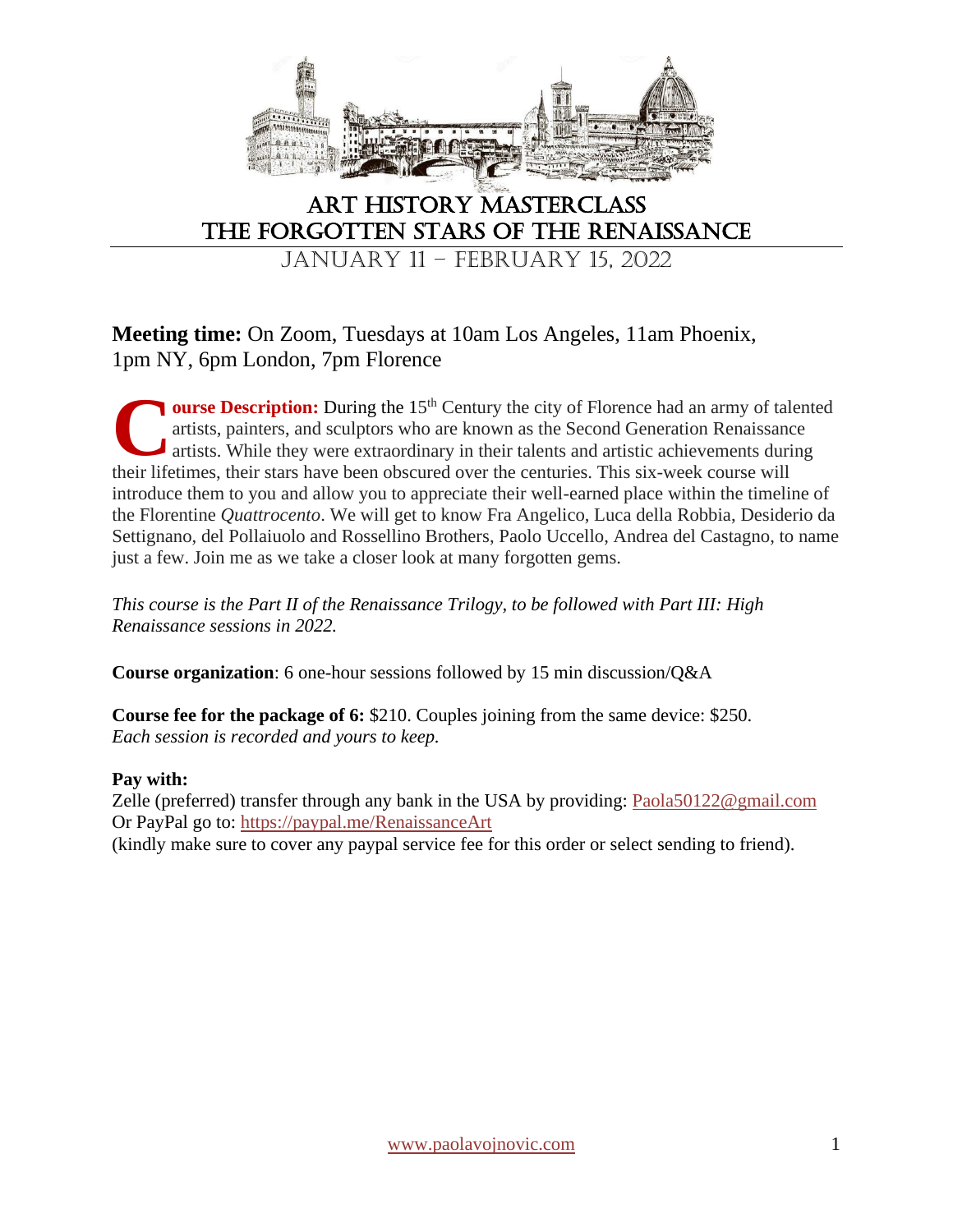

| WEEK 1:        | Jan $11$ | <b>Class:</b> Art and devotion<br><b>Focus on:</b> Fra Angelico                                                                          |
|----------------|----------|------------------------------------------------------------------------------------------------------------------------------------------|
| WEEK 2:        | Jan 18   | <b>Class:</b> Masters of terracotta<br><b>Focus on:</b> Luca and Andrea della Robbia                                                     |
| <b>WEEK 3:</b> | Jan 25   | <b>Class:</b> The sculptors par excellence in Santa Croce<br><b>Focus on:</b> Bernardo and Antonio Rosellino, Desiderio da<br>Settignano |
| <b>WEEK4:</b>  | Feb 1    | <b>Class:</b> Obsession with perspective<br><b>Focus on:</b> Paolo Uccello and Andrea del Castagno                                       |
| <b>WEEK 5:</b> | Feb 8    | <b>Class:</b> The Carmelite painter and his son<br><b>Focus on:</b> Fra' Filippo and Filippino Lippi                                     |
| WEEK 5:        | Feb 15   | <b>Class:</b> Other perfectionists<br>Focus on: Piero della Francesca, Andrea and Piero del<br>Pollaiolo                                 |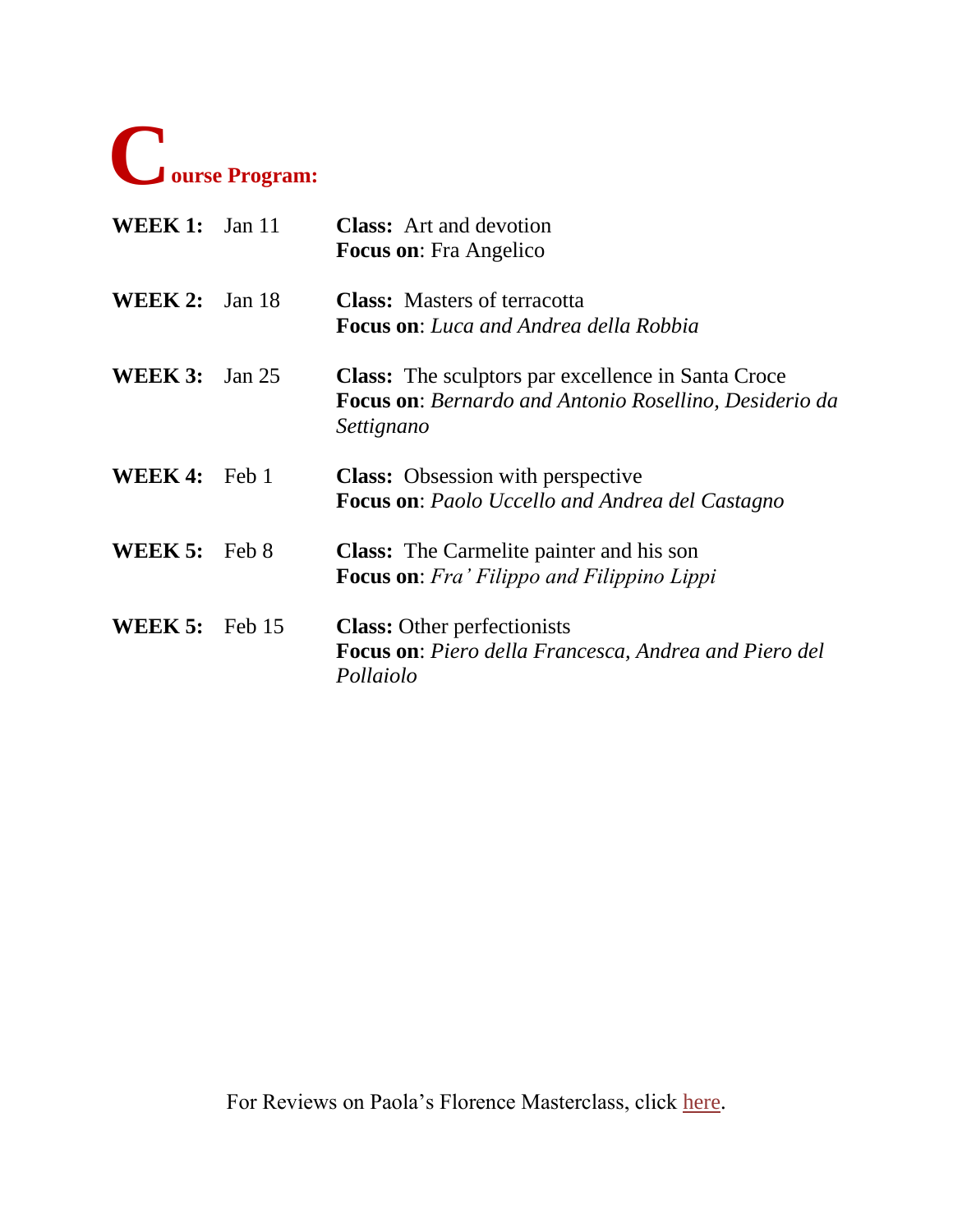

## **ourse Instructor:** Paola Vojnovic, e-mail Paola50122@gmail.com **C**



A Renaissance Art Historian and Culture Management expert, with deeply rooted experience in international arts projects and fundraising for culture in Italy, Paola Vojnovic is also a curator, published author and research scholar as well as a sought-after private tour guide for Florence. The recipient of a prestigious Renaissance Florence Fellowship from Syracuse University, New York, Paola has been active in the fields of arts and culture since 2001.

Paola Vojnovic earned her Bachelor of Arts degree in art history from Arizona State University (1999), her Master of Arts degree in Renaissance Art History from

Syracuse University, New York (2008), and her second Master's degree in Preservation and Management of Archaeological, Historical and Artistic Heritage from the Università di Siena, Italy (2010). She held internships at the Peggy Guggenheim Museum in Venice (2000), the Pitti Palace/Galleria d'arte Moderna in Florence (2007), and for UNESCO in Serbia (2010).

Since 2008, she has taught art history at the British Institute and major American universities in Florence. From 2011 – 2019 Paola worked for Opera di Santa Croce, nonprofit in charge of the Basilica of Santa Croce in Florence, where among other projects, she oversaw fundraising. Successful campaigns provided funds for the restoration of the [Loggia of the Pazzi Chapel,](https://www.kickstarter.com/projects/santacroceopera/restoration-of-pazzi-chapel-loggia-at-church-of-sa?ref=nav_search&result=project&term=opera%20di%20santa%20) the tombs of Michelangelo, and Machiavelli, and many other works of art.

Paola's research has been published in *Città di Vita*, Siti UNESCO, The Florentine, and other books and periodicals. For Opera di Santa Croce, she co-produced two exhibitions: [Sisters in Liberty,](http://www.sistersinliberty.com/) which was on view at the Ellis Island Museum of Immigration, NY from October 2019 – September 2020, while [Serbia terra di](https://issuu.com/ninatodorovic/docs/serbia_terra_di_affreschi_final_net)  [affreschi,](https://issuu.com/ninatodorovic/docs/serbia_terra_di_affreschi_final_net) organized in the collaboration with the National Museum of Belgrade, featured at the Basilica of Santa Croce in Florence; Church of Santissimi Apostoli in Rome, and the Church of Santa Maria della Salute in Viterbo in 2011-2012.